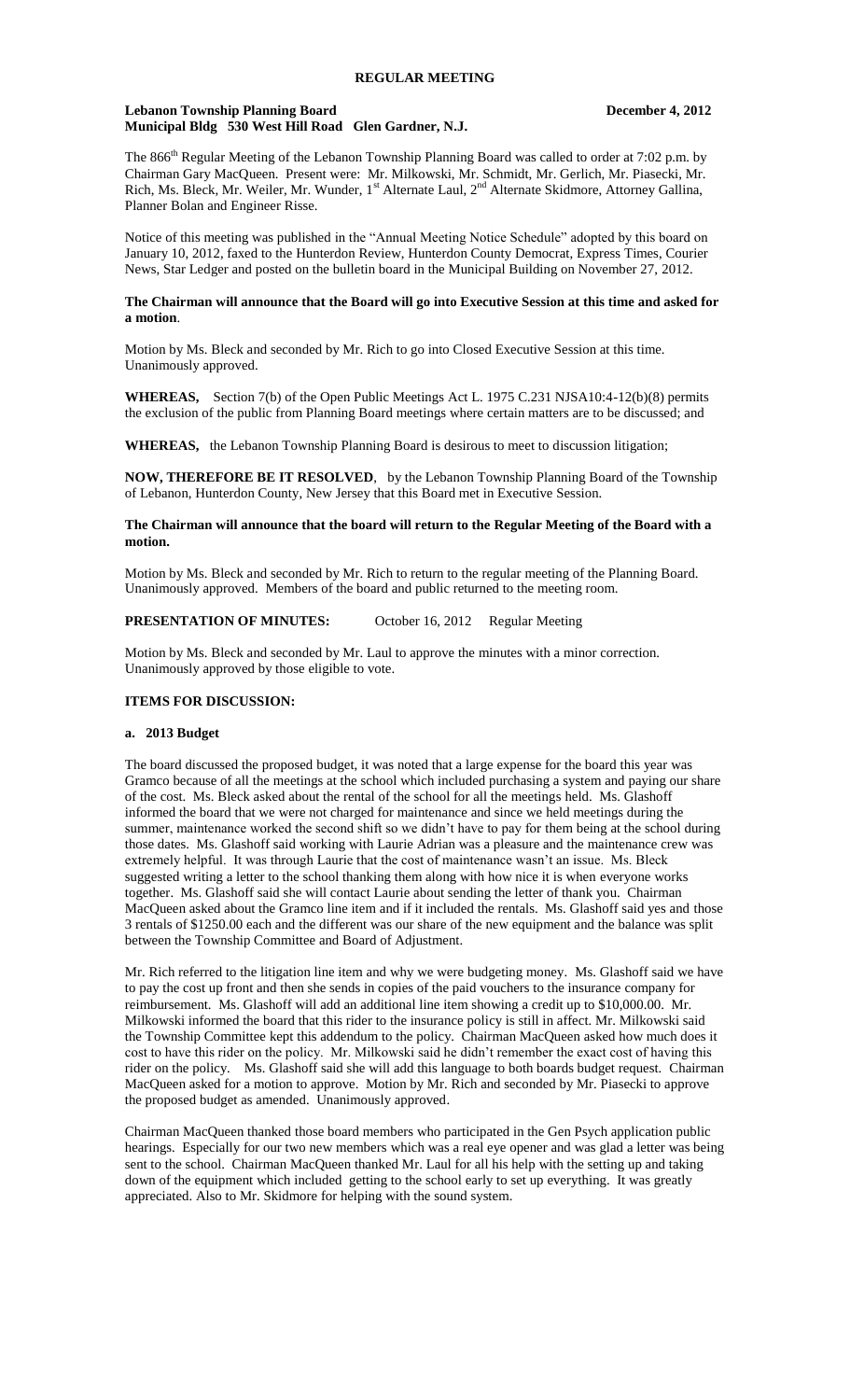## **b. Board terms to expire December 31, 2012:**

**1 Year Terms** - Mayor-Class I, Committeeman-Class III, Art Gerlich-Class II 2 Year Term - Marc Laul-Class IV 1<sup>st</sup> Alternate

Chairman MacQueen asked if Mr. Gerlich and Mr. Laul wished to be reappointed. Both said yes.

#### **c.** Set Scheduled for 2013 Reorganization: Tuesday January 15, 2013

Chairman MacQueen asked what was scheduled. Ms. Glashoff said only the regular reorganization stuff. Nothing else at this point Mr. Rich said he had a conflict for the  $15<sup>th</sup>$ . Chairman MacQueen asked about any other dates for January. Ms. Glashoff offered January  $8<sup>th</sup>$ . After further discussion, the board decided to stay with the January 15<sup>th</sup> date for their Reorganization Meeting.

## **d. Highlands Update – Planner Bolan**

Planner Bolan referred to the email he received from Highlands Planner Judy Thornton where she was referring to two items. In the email she refers to the 3 pdf's that the board adopted last year in order for the Township to get reimbursed for the Grant. Planner Bolan said he asked about the pdf's since they were sent 5 months ago which concerned our Land Use Ordinance. With the correspondence back and forth along with a meeting that was authorized and scheduled so he could go over a half dozen items that needed to be addressed. Planner Bolan said he got a message in June from Planner Thornton asked that they hold off on the meeting because they are revising the Land Use Ordinance that we were using as a model and should have it done in a few weeks. Planner Bolan said then 4 months went by and he asked about the revised ordinance and this email is her response apologizing for the long delay in getting back to him.

Planner Bolan said in reading the second paragraph of Planner Thornton email, it states that you can adopt a modified version of the Highlands Checklist Ordinance instead of adopting the lengthy and detailed Highlands Area Land Use Ordinance. Planner Bolan said that what this would do is an applicant would go before the Highlands for approval before coming to the Planning Board. Planner Bolan said he was surprised by two things, 1) if this was the route they were going to take, why didn't they discuss it with us considering all the work that was done last year, 2) there were changes in the ordinance that we had wanted and even things they didn't agree to we could put them in anyway. Planner Bolan said he just got by email a copy of the ordinance today and hasn't had a chance to totally review it. This is the way we have always done it, we condition any approval and now they want to see the application first before it comes here. Planner Bolan felt the way the Act was written applications would come to the board first. Attorney Gallina noted in the MLUL it would be a condition of approval.

Planner Bolan suggested we carry this over to the January meeting. In order to give this a complete and thorough evaluation, the new model will be out before the board has their meeting in January. There were modifications to this ordinance and if all those modifications are reflected in this revised model and once he's had a chance to review it, Planner Bolan said we can go from there. This includes the 6+ issues that we had. Planner Bolan said considering all the work that has gone into this ordinance, the board should adopt this ordinance. Planner Bolan asked if the board had any questions. Chairman MacQueen said first you send you application to the Highlands for their approval before sending it to the Planning Board. Planner Bolan said yes, even though the MLUL states outside agencies are conditions of any approval. Plus it was never portrayed that way, it doesn't make any sense. The Chairman commented that this was a waste of time. Applicants know before coming to the board what they are up against with the Highlands. Mr. Schmidt said what happens if the Highlands approves an application and the Planning Board denies it would there be a lawsuit. No response. Ms. Glashoff asked about Board of Adjustment applications. Planner Bolan said it depends on the thrush hold with disturbance and coverage. Ms. Glashoff asked if someone was coming before the Board of Adjustment for a setback variance would they need to go to the Highlands. Attorney Gallina said no.

Chairman MacQueen asked the board if they would like Planner Bolan to write a letter expressing their concerns before the next meeting. The board briefly discussed this option. Planner Bolan said he wants to wait until he hears from the Highlands before responding and hopefully it will all happen before the board's next meeting in January. During the discussion, Planner Bolan noted that we need to get reimbursed for the work that has been done to date. Ms. Glashoff informed the board that Herb August the Grant Administrator informed her that he would let her know when to send the vouchers for reimbursement. Ms. Glashoff said Mr. August contacted her recently and only asked for Task 2 & 3, which totaled just over \$4,000.00 and that she still has over \$10,000.00 outstanding. Ms. Glashoff said what is the point of sending in vouchers if they (Highlands) won't accept them. Mr. Schmidt asked Planner Bolan if this model is going to explain the list of grievances that we had. Planner Bolan said he didn't know. Planner Bolan said we had one response back from the Highlands that the board discussed. We then responded to that letter but we haven't heard from them since our last letter. Planner Bolan noted all this happened back in the spring and there has been nothing since then. Planner Bolan stated he will contact Planner Thornton and will get back to the board for the next meeting.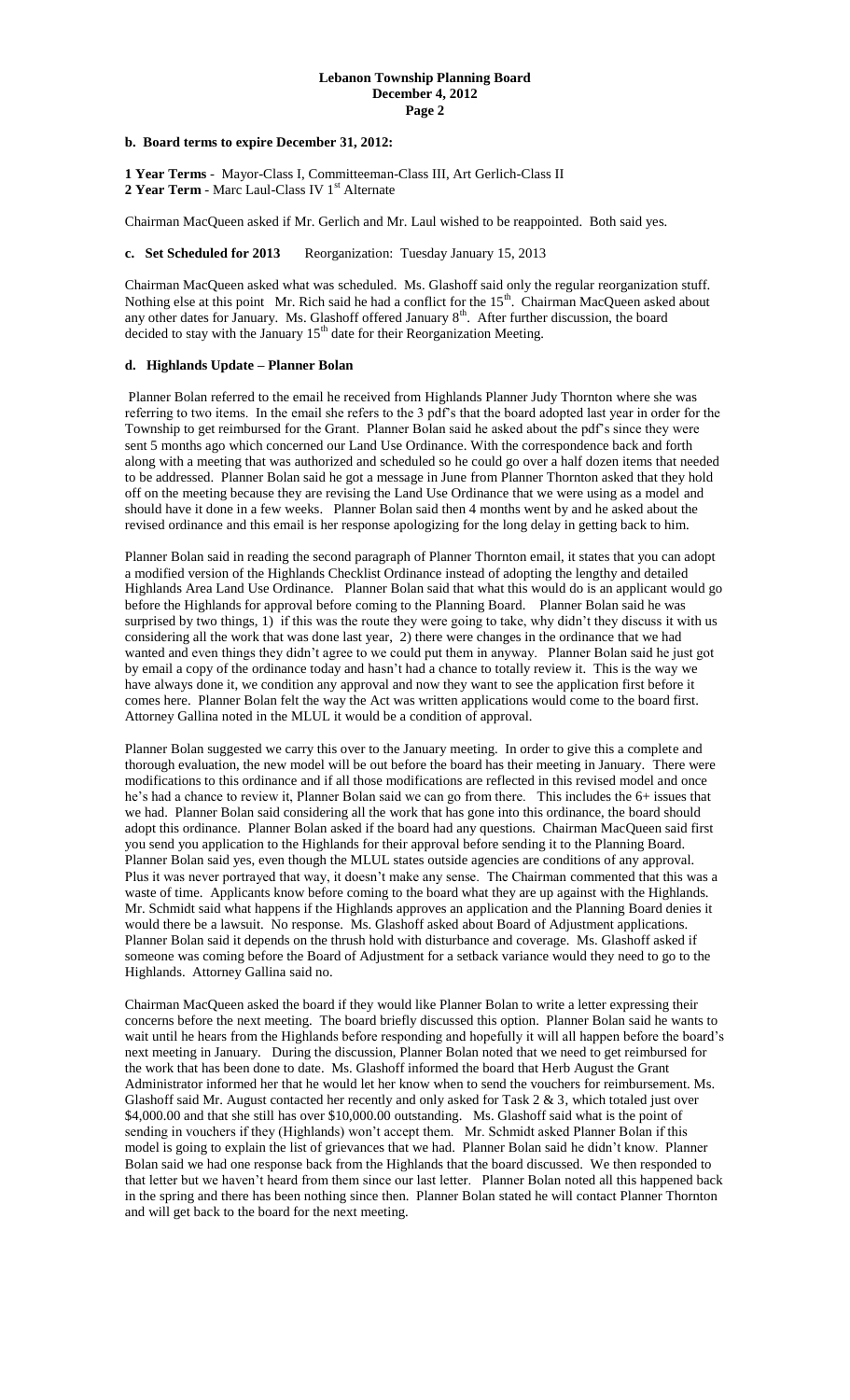## **e. Ordinance – Quarry Regulations per Township Committee**

Chairman MacQueen asked if everyone has had a chance to read this ordinance. Chairman MacQueen noted this was another town's ordinance. Chairman MacQueen asked Mayor Wunder if he knew who's ordinance it was. Mayor said he thought it was Tewksbury Township. Some board members asked why it was brought to the Planning Board. Chairman MacQueen said Nancy Lawler from the Environmental Commission was here this evening and will speak on this ordinance.

Ms. Lawler said that Eastern Concrete applied to N.J. Natural Land Trust to swap 34 acres of preserved land on the Hagadorn Preserve for an unspecified number of acres up in Sussex County. The challenge to the environmental community 1) Lebanon Township, when Eileen Swan was on Township Committee she spent a lot of time working to preserving that land 2) we are trading preserved land in Hunterdon County for preserved land in Sussex County and it didn't seem like a reasonable solution and 3) our neighbors Glen Gardner Boro have problems with water supply and not paying attention to town regulations and there were objections to people who held property in the area in our Township. Ms. Lawler said what happened was it was brought to the attention of the Township because N.J. Natural Land Trust is supposed to hold land in perpetuity that is what their mission is and design. Ms. Lawler said they are not to allow land swaps. They were under a lot of pressure from various parties to do this land swap. Ms. Lawler said she brought this to the Township's attention and a letter was drafted with our objection. The discussion that was to take place regarding this issue was to take place in Trenton. We objected to the hearing being held in Trenton, because if people wanted to go an object they had to go to Trenton on a week day and felt that was totally not fair to any residences that wanted to object. N.J. Natural Land Trust looked at the property in question and felt it didn't meet their criteria for a land swap. Ms. Lawler said that is where it stands right now.

Ms. Lawler went on to say, at the Township level if there was anything they could do to protect it and the property is currently zoned residential and being a quarry it predates zoning and wanted to know if there was anything we could do to protect our interest. The Environmental Commission approached the Township Committee and the Township Attorney said maybe we should look at some ordinances to protect the Township's interest. Mr. Schmidt asked about the land they want to swap in Lebanon Township. Ms. Lawler said yes 34 acres. Mr. Schmidt said is the working quarry in the Boro of Glen Gardner. Ms. Lawler said yes. Engineer Risse said there is a large portion of the quarry in Lebanon Township. The quarry offices are in the Boro of Glen Gardner. Engineer Risse said where they are mining the rock is in Lebanon Township. Planner Bolan said the portion in Lebanon Township is zoned Industrial. What they are looking to do is expand in a Residential zone. Ms. Lawler said one of the problems that has happened with the quarry is that it actually came on to the preserved property owned by N.J. Natural Land Trust, so now the quarry wants to expand to have more land. Mr. Schmidt asked if they paid a fine. Ms. Lawler said yes.

Chairman MacQueen asked Engineer Risse if land they have expanded to can be quarried. Engineer Risse thought it could since there is rock. Ms. Lawler said the land they have quarried is grandfathered, but this new land may be a problem, this is a grey area. The question was asked regarding the Highlands, no one was sure since this land was in the Highlands. During the discussion it was noted by Chairman MacQueen that you need a Reclamation Plan. Ms. Lawler said they do not have Reclamation Plan. Planner Bolan said if they want to expand a non-conforming use, they will need to come to the Board of Adjustment for a Use Variance. Chairman MacQueen asked how long has the quarry been in existence. Ms. Lawler said since the 1930's and it was very small and since has expanded a lot during the 1950's-1960's. Mr. Milkowski said back in the `1930's it was referred to as the old cracker pit. Then in 1967 Hill Crest purchased the quarry and renovated it. Mr. Milkowski said in the late 1960's into the 1970's when it was actually functional again. Engineer Risse said if they want to expand having an ordinance would be a good thing. The question was asked if the quarry is maxed out at this point. Ms. Lawler said that was her suspicion and felt and that's why they are looking to expand.

Mr. Weiler asked if there has ever been a case in New Jersey where the National Land Trust has done a land swap before. Ms. Lawler said yes. Chairman MacQueen asked Engineer Risse if he has had a chance to review the ordinance. Engineer Risse said not recently, but he said there was concern over going to deep and getting into ground water and the other was geared towards Reclamation. Once they are done with areas those areas should be reclaimed and returned to its nature vegetated state. It was noted that they are below groundwater and they have lakes on the property. Planner Bolan said his main issue was with the Reclamation Plan. It states it has to be reclaimed for a use permitted in the zone. Planner Bolan noted he has never seen this quarry but asked if there are cliffs. The answer was yes. Chairman MacQueen asked Mr. Milkowski how tall those hills are. They are 50' benches. Mr. Milkowski said some time ago we had searches for lost people from the Geriatrics (Hagadorn). It is a 50' drop and it is a quarry. Planner Bolan said a lot of this falls on a Reclamation Plan with the State and asked the board if they were comfortable with the Reclamation Plan standards that they have in this. Planner Bolan stated his experience with the Bureau of Mine and Safety in New Jersey is they are a licensing adversary group. They don't do anything helpful for the Towns in terms of Reclamation Plans. Planner Bolan said they don't even require a Plan. Engineer Risse said with any Town they have worked with it was always the Town that had them do a Reclamation Plan. Planner Bolan said this is a zoning issue if they are going to have additional 34 acres. Planner Bolan said this will set up a mining district. Planner Bolan noted that to do this there will be rezoning evolved and a Reexamination Report. To do a rezoning, there will be noticing in the paper, noticing adjoining property owners within 200'. It is very involved and costly. Mr. Schmidt asked Mr. Milkowski if he knew how often they have to do blasting. Mr. Milkowski said the blaster lives in the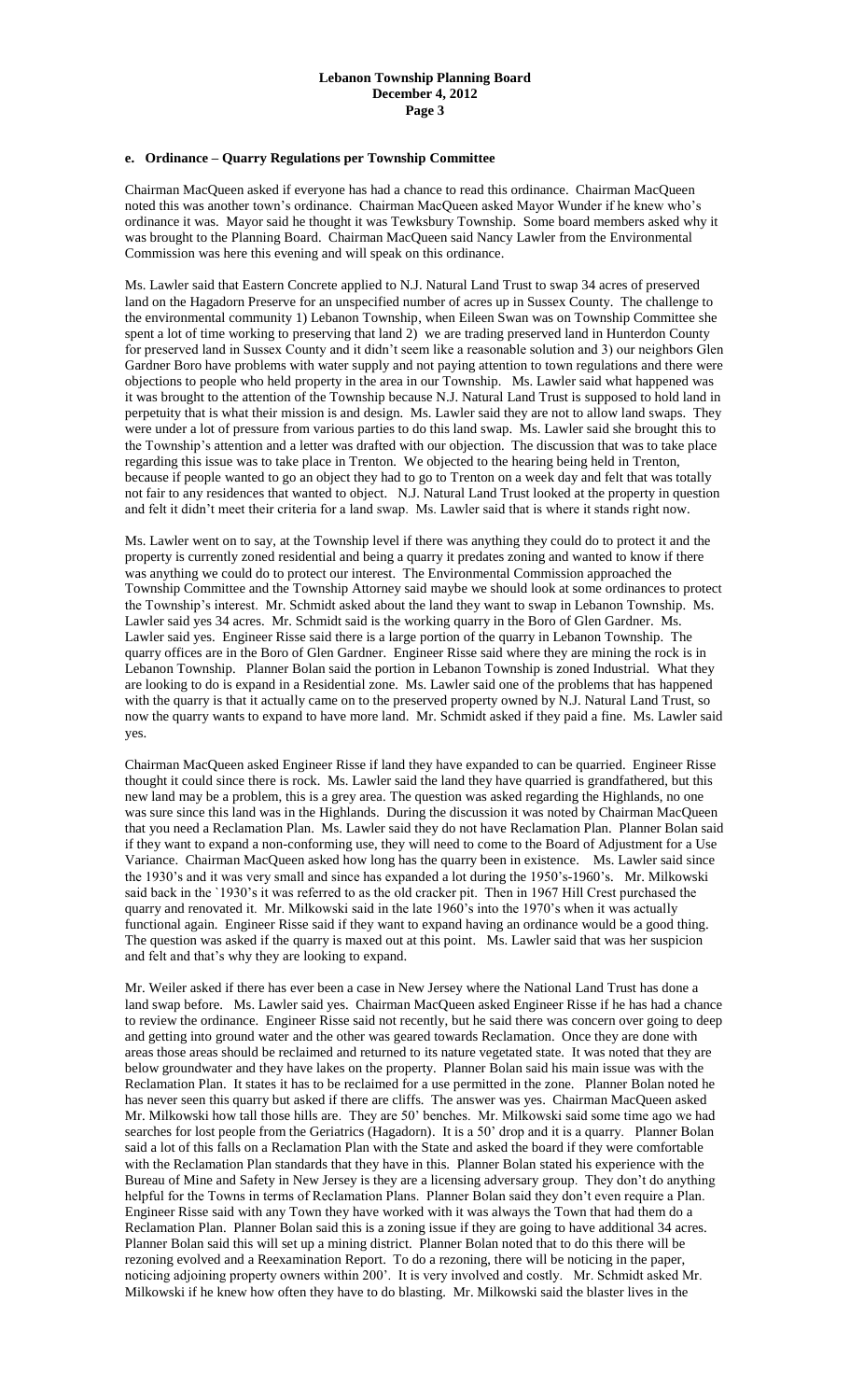Township and he explained to Mr. Milkowski what they do. He explained to the board the process regarding the blasting. Mr. Milkowski said he did not know how often the blasting took place. Chairman MacQueen referred to Tewksbury Township and a subdivision that took place across the road from a quarry that people didn't know existed until their china rattled and that created a lot of problems. Chairman MacQueen asked if we need a Reclamation Plan Ordinance. Planner Bolan said the ordinance talks about a Reclamation Plan on Page 8 of the ordinance. Chairman MacQueen asked Ms. Glashoff to check to see what kind of an ordinance Glen Gardner Boro has regarding the quarry because we would our ordinance to co-inside with Glen Gardner's. Ms. Lawler said to find out how often they blast because they seem to really have a handle on it. Ms. Glashoff will also get a copy of Harmony Township's ordinance.

Chairman MacQueen asked if the reason to have this ordinance is to keep them from touching that piece of land and going to deep and disturb the water aquifer. Chairman MacQueen asked how do we go about doing an ordinance and would it need to be a Licensing Ordinance. Planner Bolan said you want it to be a Licensing Ordinance but if you trade land then it will be in a Residential area. They will want to be able to mine the land otherwise there is no point in trading land. If you do the trade then you will be setting up a new zoning district to regulate the 34 acres. The board continued to discuss this issue. Chairman MacQueen asked the board what they want to do. Ms. Bleck said we need more information and getting a copy of Glen Gardner Boro's ordinance and the Land Trust. Ms. Lawler said the land swap is in limbo at this time. Ms. Lawler said she will get a copy of the minutes regarding the original proposal. One of the concerns was the encroaching that the quarry has already done. The board continued to discuss this issue at length including discussing taking pictures of the site and how to go about doing it. Chairman MacQueen suggested having Engineer Risse go out to the site and ask for an as built of the quarry site as it is now. Planner Bolan asked if the Land Trust owns it in fee simple. Ms. Lawler said yes. Engineer Risse said he printed out an aerial of the property which also shows the property lines for the Township Attorney. Chairman MacQueen asked Planner Bolan to look into this and see what would be best for the Township.

Mr. Skidmore asked Mr. Milkowski since he seems to know what they do, asked if Mr. Milkowski thinks if it is a going concern or an unconcern. Mr. Milkowski said he had a question for Attorney Gallina. Mr. Milkowski said they do business with the State property and their family farm borders the quarry and he didn't know how much he could say. Attorney Gallina told Mr. Milkowski if the Township gets involved then he would have a conflict. Mr. Milkowski asked if he could give any information regarding the quarry. Attorney Gallina said only if it is public information, but asked if he had any secret information regarding the quarry or any professional relationship with them. Mr. Milkowski said no, only from doing business and being in the area for a long time. Mr. Milkowski said he understands that this 34 acres will go around the outer portion of the property they have now where they do the excavation so what they do is taper from the top down, so if they move back so many feet, didn't know the exact amount, then can taper down to Reclamation in the end and that's why they need the extra land. Mr. Milkowski referred to the water permit and said that is a whole different issue. What they are doing is select fill and they need the water to wash the sand. Mr. Milkowski went on to say this is a different item and has nothing to do with the land. Mr. Skidmore said what prompted his question was in Bernardsville there is a quarry (the Millington Quarry). Chairman MacQueen said there is a quarry in Bernardsville and a quarry in Millington. Mr. Skidmore said the one off of Route 202 is shut down. Chairman MacQueen said that is the Bernardsville Quarry. Mr. Skidmore said he was curious as to why they shut down and what the procedure was. Chairman MacQueen said retirement and they couldn't mine anymore because of the high tension line towers. Mr. Skidmore said he was making a suggestion that maybe instead of expanding the quarry maybe they are looking into the possibility of shutting the quarry down. Along with the mitigation that they are not required to do, why would they do that unless they are looking to sell the land since it is in an Industrial Zone.

Mr. Skidmore said maybe we should keep that in mine as we explore options. Chairman MacQueen said eventually they will have to shut down. The Millington Quarry was shut down and the big pit at the Millington Quarry and the Bernardsville Quarry are now big ponds. Chairman MacQueen noted where the Millington Quarry is located they are going to build houses around it and have a big fancy development. The ponds at the site are about 400-500' deep. It has now come back to residential tax paying. Chairman MacQueen said if they need to cut down the slope and reclaim and possibly put houses there, maybe they have a long range plan. Chairman MacQueen said we need to start at A and go to Z instead of the other way around. During the discussion, Chairman MacQueen said we need to do what is good for Lebanon Township. Chairman MacQueen said Planner Bolan and Engineer Risse have items they will check into and Ms. Glashoff will check out ordinances. Chairman MacQueen thanked Ms. Lawler for coming before the board this evening to discuss the quarry.

# **PRESENTATION OF BILLS & REPORT:**

|                       | Total: | \$1,811.25 |
|-----------------------|--------|------------|
| c. Bayer/Risse Engrs. |        | \$500.00   |
| b. Michael Bolan. PP  |        | \$260.00   |
| a. John Gallina, Esq. |        | \$1,051.25 |

Ms. Glashoff referred to the addendum to the Bill Report in the amount of **\$994.00** for services rendered by Planner Bolan which brings the grand total to **\$2,805.25**. Motion by Mr. Gerlich and seconded by Ms. Bleck to approve the bills as amended. Unanimously approved.